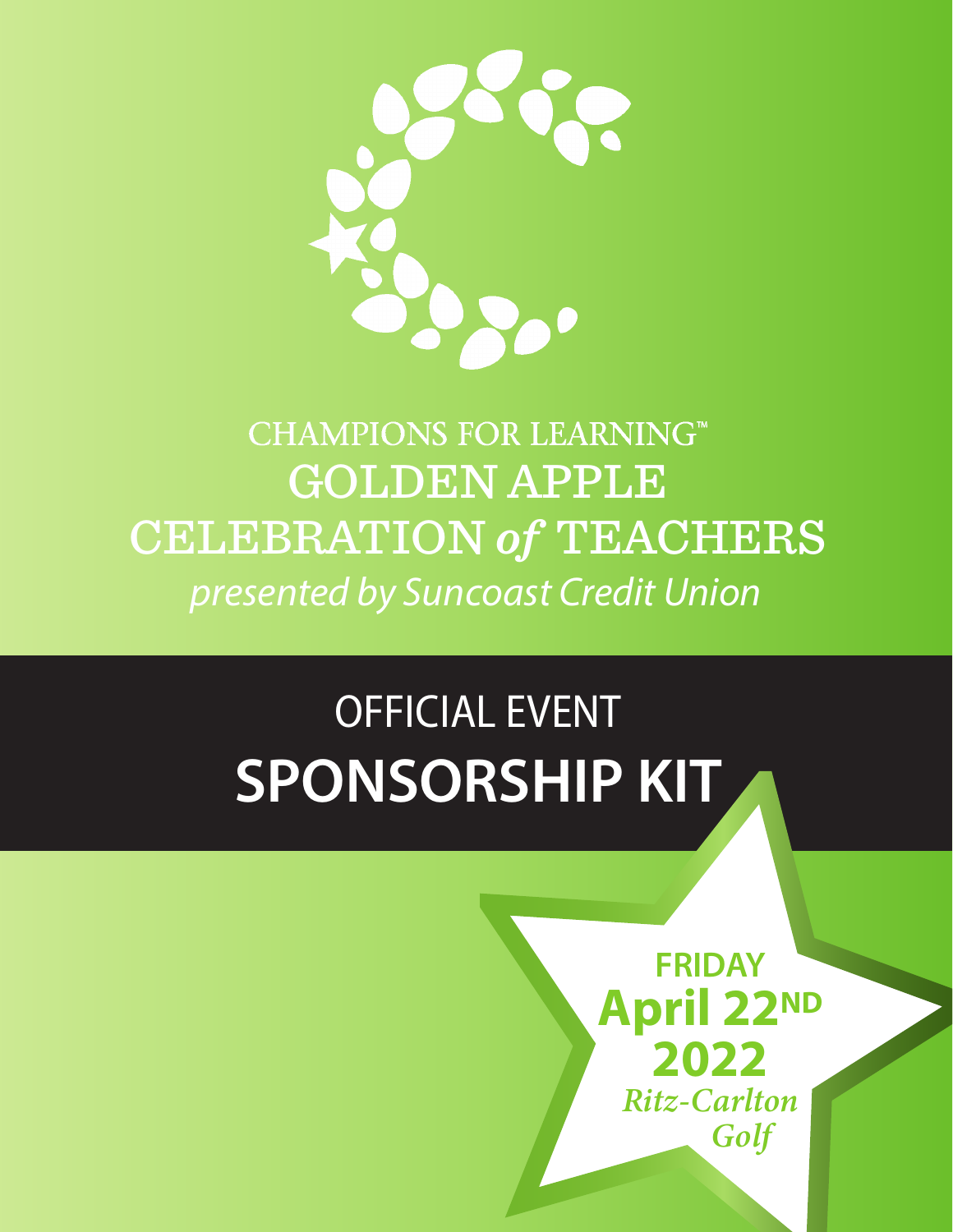

#### *About Golden Apple Celebration of Teachers*

*Beyond simply an event, the Golden Apple Celebration of Teachers showcases our community's educators' innovative best practices that are exciting to students about learning and increasing student learning. During this community-wide event, the 2022 Golden Apple recipients, Golden Apple Teachers of Distinction, and the Collier County Public Schools Teachers of the Year are honored for the tremendous impact they make for our young people.*

*The Golden Apple Celebration of Teachers includes a reception, elegant dinner, and inspiring presentations celebrating each of the Golden Apple teachers, giving guests a glimpse into their classrooms. The Golden Apple television program is aired on NBC-2 and posted to the Champions For Learning website and YouTube channel following the broadcast. The Golden Apple event and television show lead into Teacher Appreciation Week, culminating in a community-wide recognition and appreciation of educators. Several highly visible sponsorship opportunities are available.*

**"Champions For Learning's commitment to helping teachers has changed my life as a teacher and my students' lives as well. The ways in which I can deliver material and how far I can stretch my students' minds is truly limitless."**

> - Kim B. Educator, Gulf Coast High School

**Presenting Sponsor: Suncoast Credit Union**

**FOR MORE INFORMATION: Heidi Overman, Vice President | hoverman@championsforlearning.org | 239-643-4755**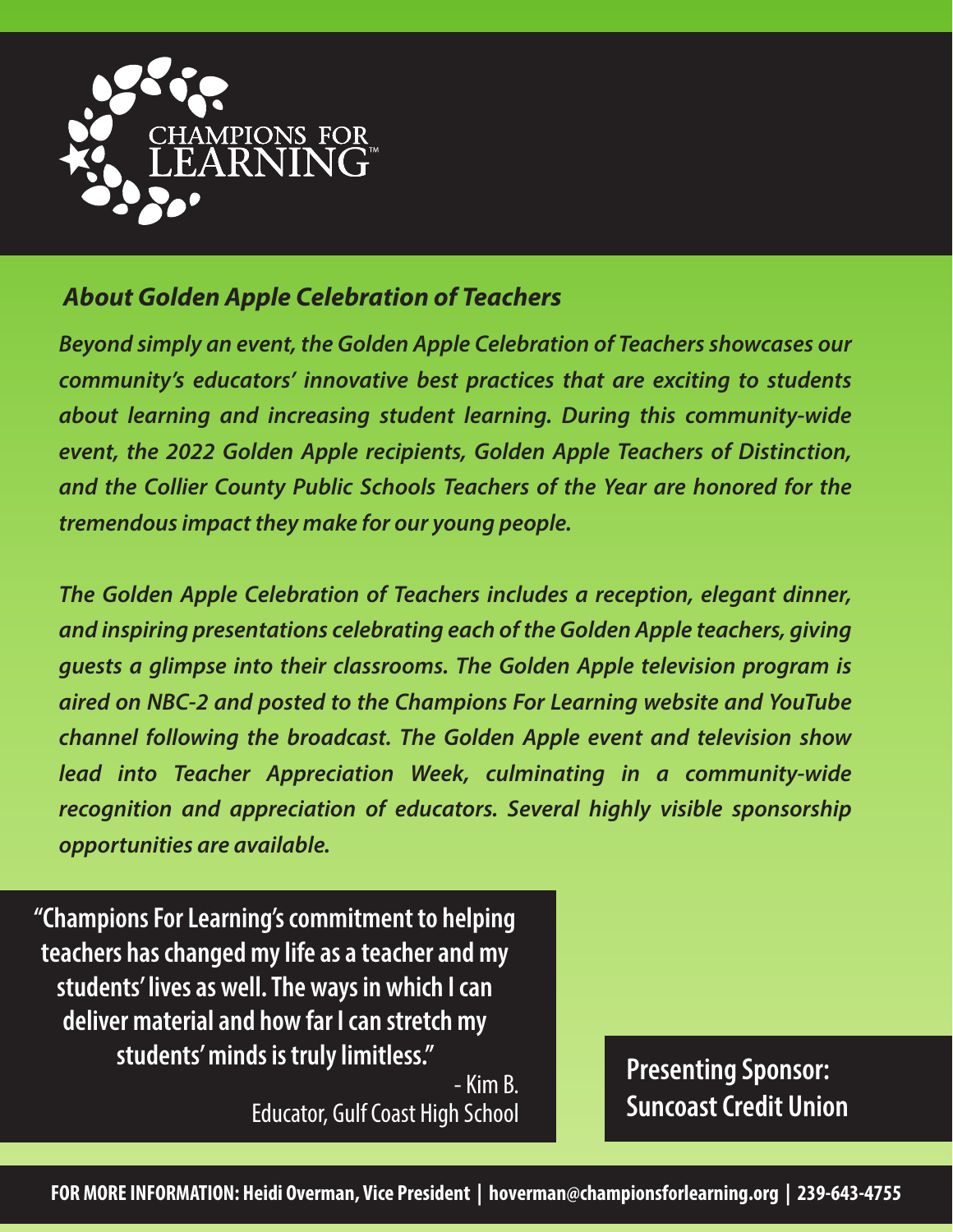#### **GOLDEN APPLE CELEBRATION OF TEACHERS EVENT SPONSORSHIP**

**FRIDAY, APRIL 22nd** | **THE RITZ-CARLTON GOLF RESORT**

| <b>SPONSORSHIP LEVELS</b>                                                                 | \$15,000<br>MAJOR                     | \$10,000<br>BENEFACTOR                    | \$5,000<br>SUPPORTING  | <b>\$2,500<br/>EVENT</b>              | $\frac{22,000}{100}$          |
|-------------------------------------------------------------------------------------------|---------------------------------------|-------------------------------------------|------------------------|---------------------------------------|-------------------------------|
| <b>Tickets to the event</b>                                                               | $6\phantom{1}6$                       | 6                                         | 4                      | $\overline{4}$                        | 8                             |
| Sponsors a Golden Apple school                                                            |                                       |                                           |                        |                                       |                               |
| Golden Apple Recipient, Principal & their guests<br>at your table                         |                                       |                                           |                        |                                       |                               |
| Visit Golden Apple school during Teacher<br><b>Appreciation Week</b>                      |                                       |                                           |                        |                                       |                               |
| <b>Invitation to attend Teacher of Distinction</b><br><b>Reception &amp; Prize Patrol</b> | 100000<br><b>Rio Ser</b>              |                                           |                        |                                       |                               |
| <b>Invitation to attend Teacher of Distinction Kick-</b><br><b>Off Breakfast</b>          | 100000                                | 5555                                      | 35500                  |                                       |                               |
| Logo placement on all event marketing materials                                           | $100 - 10$<br>1332                    | <b>ASSES</b>                              |                        |                                       |                               |
| Participation in NBC-2 Golden Apple TV Show                                               |                                       |                                           |                        |                                       |                               |
| <b>Listing in credits of Golden Apple TV Show</b>                                         | $s^{22}$<br>$\mathbf{F}_{\mathbf{a}}$ | 15550                                     | <u>ugese</u>           | <b>oglie</b><br>is<br><b>High 20'</b> |                               |
| <b>Recogniton in press release</b>                                                        | <b>office</b>                         |                                           |                        |                                       |                               |
| <b>Recogniton in event program</b>                                                        | ager <sub>ie</sub><br>K<br>99 y.,     | ••,,,                                     | .                      | <b>SISSE</b><br>$\bullet$             |                               |
| <b>Recogniton in all day of event materials</b>                                           | <b>Section</b><br>332                 | $\frac{1}{2}$<br><b>Kiesser</b>           | 15550<br>13320         | 15550                                 |                               |
| Logo placement on website                                                                 | 19550<br>3320                         | $10^{99}$<br>33.30'                       |                        | 15550<br><b>King Ser</b>              |                               |
| Logo included in social media and Thank You<br>materials                                  |                                       | 15555<br><b><i><u><b>ESSE</b></u></i></b> |                        |                                       |                               |
| Teacher of Distinction, Principal & their guests at<br>your table                         |                                       | 15555<br><b>Margar</b>                    | <b>oglice</b><br>10000 | 15550<br><b>Kingson</b>               | <b>office</b><br><b>RISES</b> |